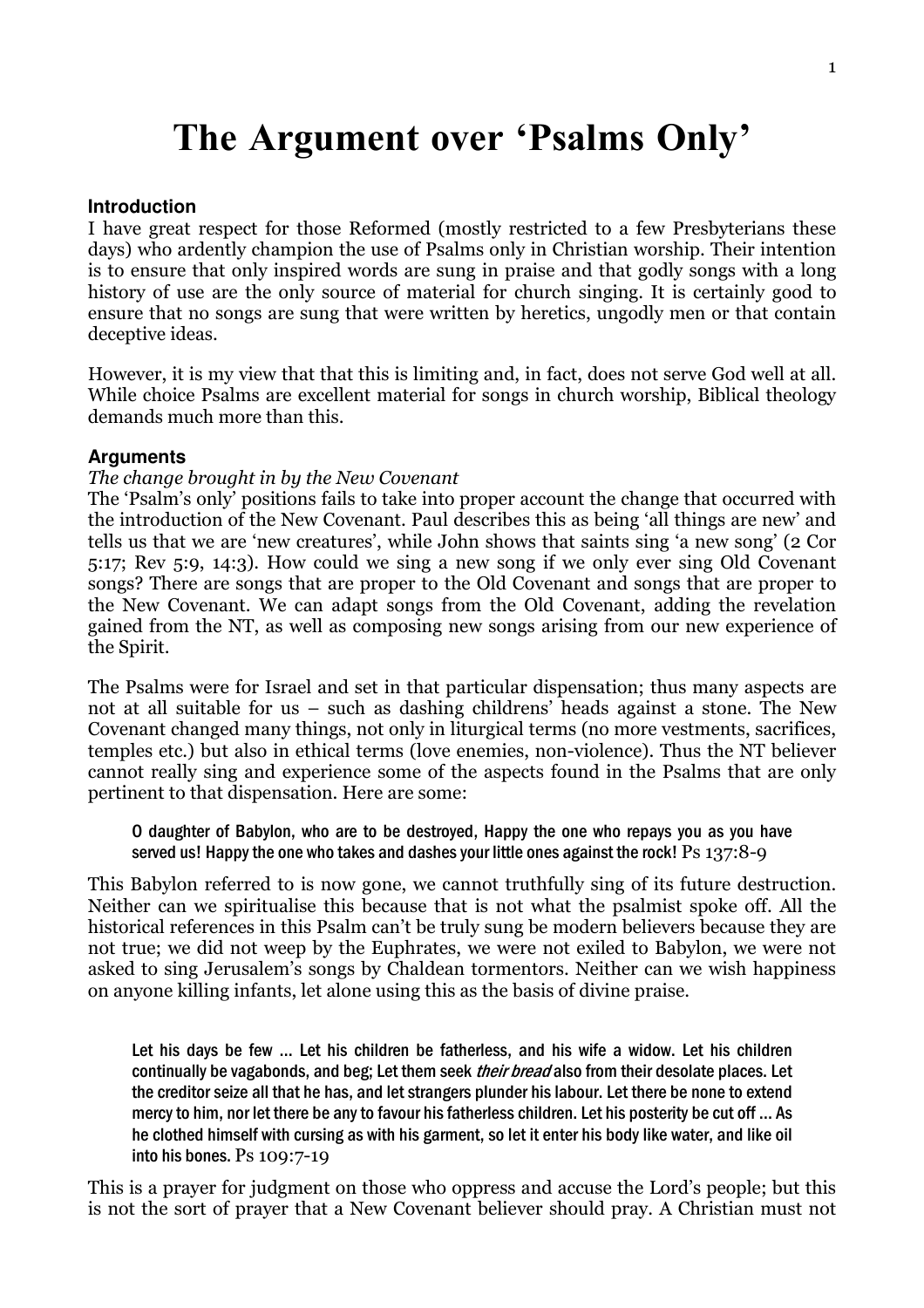repay evil with evil but only with good (Rm 12:17, 21). The believer must love his enemies, bless those who curse him and do good to them (Matt 5:44).

Break the arm of the wicked and the evil *man;* seek out his wickedness *until* you find none. Ps 10:15

Clearly this prayer is inappropriate under the New Covenant.

The LORD rewarded me according to my righteousness; according to the cleanness of my hands He has recompensed me. For I have kept the ways of the LORD, and have not wickedly departed from my God. For all His judgments *were* before me, and I did not put away His statutes from me. I was also blameless before Him, and I kept myself from my iniquity. Therefore the LORD has recompensed me according to my righteousness. Ps 18:20-24

This aptly illustrates the sharp change from the Old to the New Covenant. Though established by faith in the coming Messiah, the Old Covenant believer was sustained not by the indwelling Spirit but by faithfulness and obedience, especially in offering sacrifices. Blessings are promised for the obedient and cursing for the disobedient. The NT believer is told that he cannot say that he is sinless (1 Jn 1:8), nor can he keep himself from iniquity (Rm 7:19); he constantly sins. It is grace that keeps us as a result of the internalising of the law in the heart and the blood of Christ cleansing us, keeping us in fellowship with God (1 Jn 1:7). We are not righteous because of our good works but because of God's grace.

He teaches my hands to make war, so that my arms can bend a bow of bronze. Ps  $18:34$ 

I have pursued my enemies and overtaken them; neither did I turn back again till they were destroyed. I have wounded them, so that they could not rise; they have fallen under my feet. For you have armed me with strength for the battle; you have subdued under me those who rose up against me. You have also given me the necks of my enemies, so that I destroyed those who hated me. They cried out, but *there was* none to save; then I beat them as fine as the dust before the wind; I cast them out like dirt in the streets. Ps 18:37-42

Break their teeth in their mouth, O God! … The righteous shall rejoice when he sees the vengeance; he shall wash his feet in the blood of the wicked. Ps 58: 6, 10

Do I not hate them, O LORD, who hate you? And do I not loathe those who rise up against you? I hate them with perfect hatred; I count them my enemies. Ps 139:21-22

Again, a clear contrast from the New Covenant. These sentiments could not be espoused by the Christian, let alone sung in worship. The Christian is commanded to love his enemies, to bless and not retaliate and to do good to them that harm him.

Ps 22 – This Messianic psalm so clearly speaks about Christ in a subjective manner that it would be impossible, and indecent, for a believer to sing it in the first person. It is not right for us to sing that God has forsaken us, or that there is none to help or that my bones are all out of joint or that they divide my garments and cast lots for them. This can only be spoken by Christ himself. As a Psalm it is a wonderful prophecy; but it is not suitable to sing in corporate worship as from ourselves.

For my loins are full of inflammation, and *there is* no soundness in my flesh. ... My loved ones and my friends stand aloof from my plague, and my relatives stand afar off. Ps  $38:7, 11$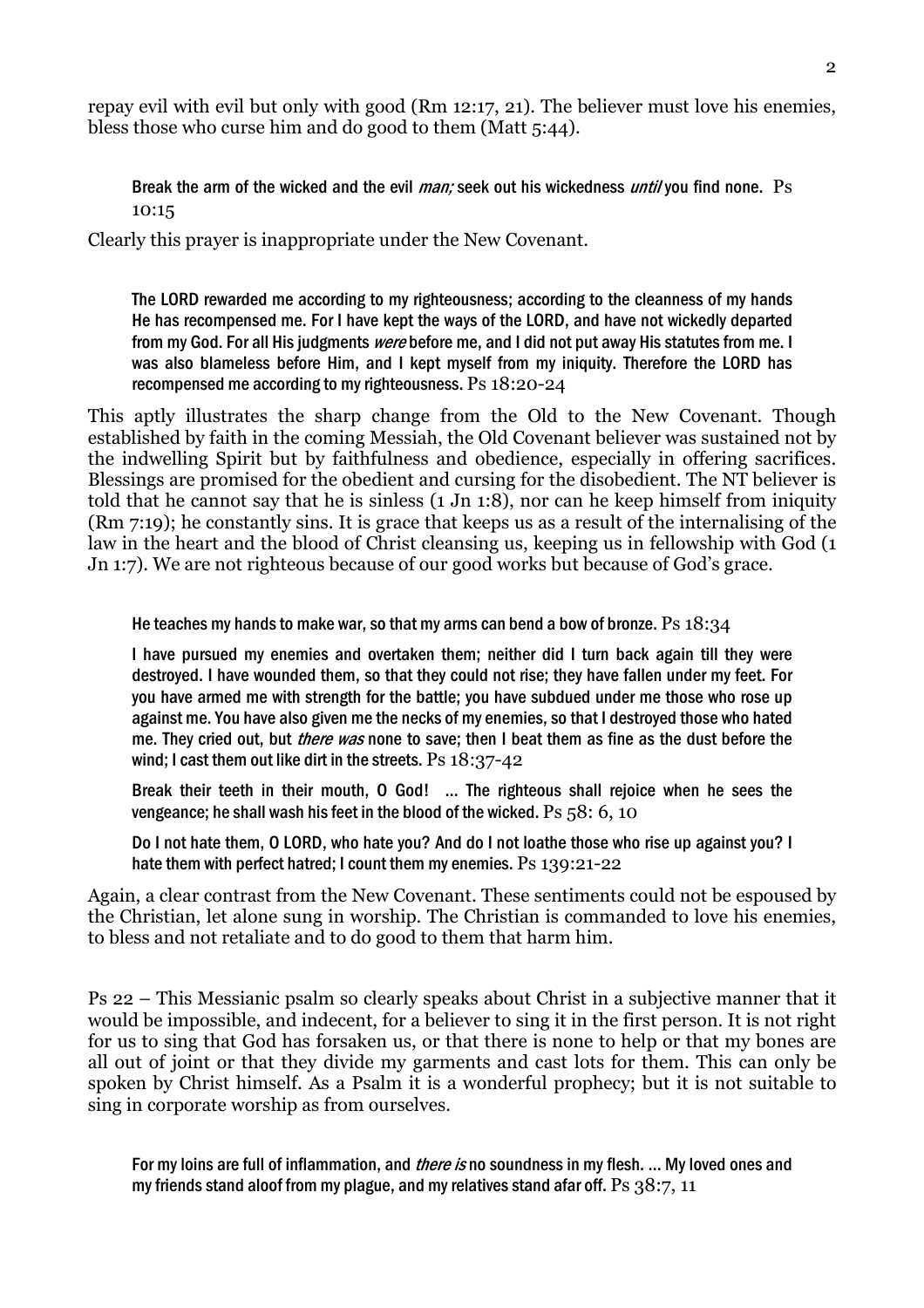These things cannot be spiritualised away, they are statement of particular pain. Unless we actually experienced these same things, we could not sing them as they would be lying.

But you have cast us off and put us to shame ... You have given us up like sheep *intended* for food, and have scattered us among the nations. Ps 44:9, 11

O God, why have you cast us off forever? Why does your anger smoke against the sheep of your pasture? Ps 74:1

These words are specific to Israel and cannot be sung by modern believers. God does not cast off his people joined in union to Christ by the Spirit (Jn 10:28; Heb 13:5).

Pour out your wrath on the nations that do not know you, and on the kingdoms that do not call on your name. Ps 79:6

The modern believer is called to reach out to the nations with the Gospel in the authority of Christ, not to call down wrath (Matt 28:19).

We could continue giving scores more examples such as these, including all the 'Imprecatory Psalms' (e.g. 35, 69, 109). Thus it can be easily proved that many verses in the Psalms are entirely unsuitable for use in church worship today. The 'Psalms only' advocates utterly fail to give this point due consideration.

## Many other OT songs

The Psalms are not the only source of Biblical praise songs, why stop there? There are many songs of praise to God written before and after the composition of the Psalms in the OT. Who dares to say that the church can sing Psalms but not these inspired words? Note these:

Then Moses and the children of Israel sang this song to the LORD. Ex 15:1

Then Israel sang this song. Num 21:17

Then Deborah and Barak the son of Abinoam sang on that day, saying… Jug 5:1

The song of songs, which is Solomon's. Song 1:1

Now let me sing to my Well-beloved a song of my Beloved regarding His vineyard. Isa 5:1

In that day this song will be sung in the land of Judah: 'We have a strong city; God will appoint salvation *for* walls and bulwarks.' Isa 26:1

Hezekiah's songs were also used in temple worship (Isa 38:10-20). To say that we can only sing from the book of Psalms is folly and depreciative of other Biblical songs.

## How can New Covenant believers be less than Old Covenant ones

If OT saints were blessed by composing hymns to celebrate an act of God and they did not have the indwelling Spirit, how can New Covenant saints not have the same privilege when they do have the indwelling Spirit. The fact that the Bible is complete does not stop God inspiring men to compose a spiritual song that is not added to the Bible in order to edify his people. It is not the same as Scriptural inspiration, but it is a gift from God like many other gifts in the church.

It is good for the church to remember the deliverances and great acts of God in history; thus the Psalms are full of references to the Exodus, the wanderings, the defeat of the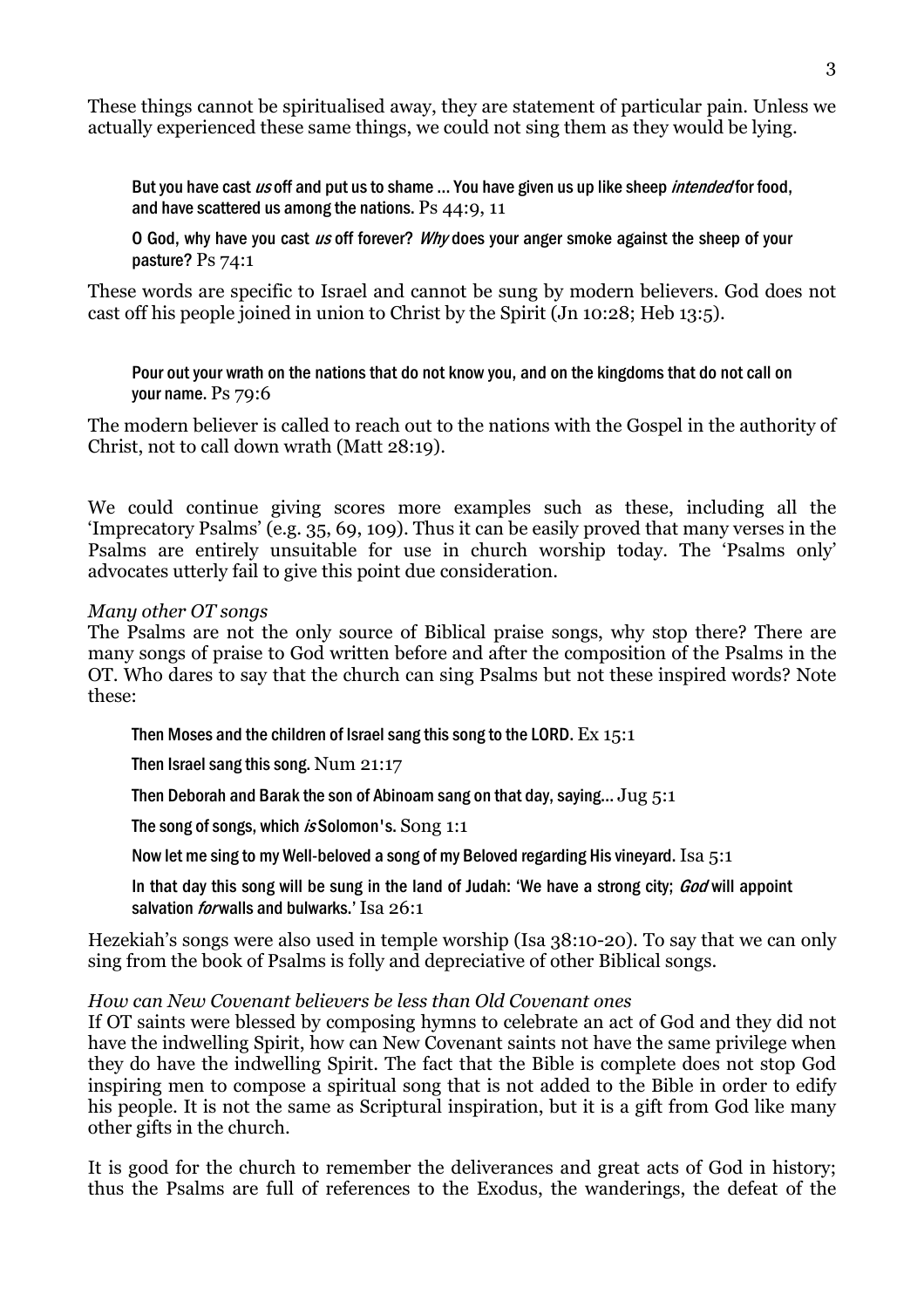Canaanites and so on. But the greatest act of God in history is the cross; this is the supreme intervention of God in the affairs of mankind and is the pinnacle of the divine decree. How can it be acceptable to never specifically sing about this in praise? To say that some Psalms anticipate this in typological or prophetic form is grossly insufficient. We should sing about the cross with clarity, explaining the theology of the atonement.

Since the Lord's Supper is the centre of the church meeting every week, what great folly is it that songs could never be sung that commemorate what it symbolises? There must be songs every week celebrating the cross and the wonderful sacrifice of the Son of God on our behalf, explaining redemption in clear theological words, not symbol or type. This is not only common sense, it is modelled for us in the worship of heaven pictured in the book of Revelation.

## The Psalms do not name Jesus

The psalms do not mention the Lord Jesus except in typology. Can you imagine a church at worship and not mentioning the Lord by his name? The incarnation was not only the most amazing appearance of the person of God in history but was the fulfilment of very many OT prophecies; indeed the whole OT revelation culminated in the birth of Jesus Christ – the long promised Messiah. How can it be possible that the culmination of everything which all the OT prophets pointed forward to, that all the elect hoped for, could be ignored in songs of praise?

I would go so far as to say that it would be a sin to continually gather for worship and never mention the name of Jesus in song. If we only sing Psalms, although we can sing about Christ, we cannot ever name him. This cannot be right. The Son is the constant object of heaven's praise and is the name we will sing constantly in the glory. Surely we should start doing that while we have breath?

#### Singing is comparable to praying

Prayer is an equal part of worship with singing but we don't pray the prayers of OT saints, we pray our own uninspired prayers. Likewise we sing our own uninspired songs. What God wants is worship from the heart.

#### Psalms, hymns and spiritual songs

Paul tells us to sing psalms, hymns and spiritual songs (Eph 5:19; Col 3:16) but they do not all mean the same thing (as claimed by 'Psalms only' enthusiasts). He mentioned three things specifically to affirm this. When Paul quotes from a Psalm he calls it a Psalm (Acts 13:33), as does Jesus (Lk 20:42) and Luke (Acts 1:20). In instructing the Ephesian and Colossian churches Paul is speaking chiefly to Greeks with little knowledge of Jewish background. Why would he use a complicated Hebraic triple form when writing to Gentiles and a simple one to Jews (Acts 13:26)? Luke, writing to Gentiles, only uses 'Psalm' and remember he was Paul's close companion and co-worker. Furthermore, 'hymn' only appears in the LXX, not in the Hebrew OT, and then mostly in the apocrypha where 'ode' is also frequently used. It seems much more likely that Paul simply means what he says, Christians should sing from the book of Psalms, but also sing spiritual songs ('odes' or an expression of deep feelings in song) and hymns (songs of praise to God).

The Psalms were written in Hebrew and in a Jewish style of verse foreign to us; in fact we do not know how they were sung. Therefore, Bible translations are not sufficient to enable westerners to sing them, so further work is required forcing various men to produce books of metrical Psalms for western churches (of which there are many versions). So, the Psalms sung by Presbyterians are not literal translations because such are not singable. Here our friends' cherished case about literal translation falls apart, one rule for reading the Bible,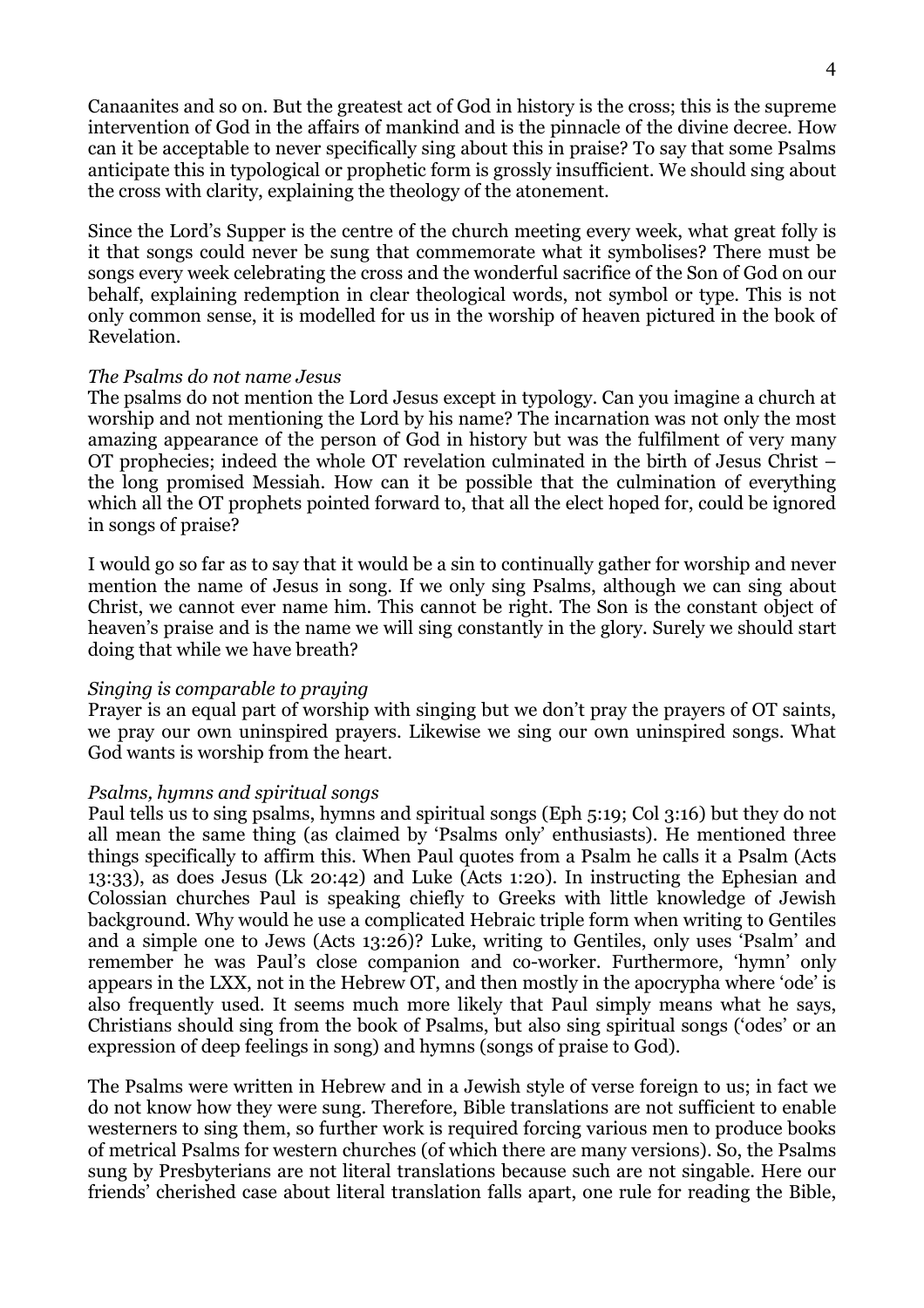another for singing songs to worship. Worse, some actually claim canonical authority for these metrical psalms – which is plain heresy.

Many Christian works and activities, done in the power of God, are called spiritual. Indeed, our whole lives are to be a sacrifice of our own strength and will so that we serve God in his strength and the result is spiritual service (Rm 12:1).<sup>1</sup> The adjective does not always refer to inspired writings. Apostolic, human ministry was spiritual (1 Cor 9:11); gifts used in the church were spiritual (1 Cor 12:1, 14:1); godly disciples are spiritual (Gal 6:1). So something produced by the Spirit of God in man, as a manifestation of the life of Christ, is 'spiritual'. If a godly person writes a song to God's glory, it seems eminently reasonable to call this a spiritual song, just as a godly leader's sermon is a spiritual service, often called 'prophesying' by the Reformers. This also explains how Paul could call uninspired writings 'spiritual' songs. Is not this the most normal way of reading Paul's words in these texts? They are references to contemporary worship songs.

#### The NT sung in church

The early church sung portions of the NT in worship. For instance: the 'Gloria in Excelsis', the 'Magnificat', and the 'Nunc Dimittis'. This is recorded by historians like Schaff.2 The next section will develop this further.

#### NT hymns

There is clear evidence of NT hymns in the NT text; to say nothing of the new songs that are recorded as being sung in heaven subsequent to the cross. This alone proves that the idea of 'Psalms alone' is insufficient. The noun 'hymn' has reference to Greek tunes in distinction from Jewish psalms. In a Greek prison Paul and Silas sang hymns, not Psalms. (Acts 16:25). There are heavenly hymns sung by the discarnate church (Rev c. 4-5). These hymns focus upon Christ, his glories, his atonement wrought at the cross and the benefits to men. If anything, the last book of the NT is encouraging us to sing new songs which focus upon the name of Christ and celebrate his person and work and give thanks for that work in us.

Though this is debated by Presbyterians, the majority of evangelical teachers accept that parts of the NT are portions of contemporary hymns. For example, Rm 11:33-36; Phil 2:5- 11; Col 1:15-20; 1 Tim 3:16 (and possibly 2 Tim 2:11-13). At the very least they are in verse format. The argument that they are merely poetry is not really sustainable, but if it were it proves that poems were used in church worship, which also damages the case against 'Psalms only'. If the apostles quoted from popular hymns around at the time, it proves that Christians were writing worship songs, they were in common use, they were well known and the apostles approved of them and quoted from them in presenting didactic truth.

The argument from history supports the fact that there were new hymns in the early church. Early Fathers (like Clement of Alexandria, Irenaeus, and Justyn Martyr) mention early Christian hymns. Clement (150-220) actually composed hymns himself as did Athenagoras (177 AD) whose last hymn was used by Christians for centuries. Tertullian (150-225) tells us that at the Agape love-feasts, brethren were invited to sing scripture or songs they had composed.3 Ambrose (337-397) wrote many hymns. Eusebius (260-340)

 $\overline{a}$ 

<sup>&</sup>lt;sup>1</sup> Although the word 'spiritual' is not used in this verse, it is clearly what is being referred to. A few verses later Paul explains that such a life results in expressing gifts, the same gifts are elsewhere described as spiritual gifts (e.g. prophecy).

 $2^2$  P. Schaff, *The Nicene and Post Nicene Fathers*, Series 2, Vol 1, p247, note 14.

<sup>3</sup> Tertullian, Apology, 39.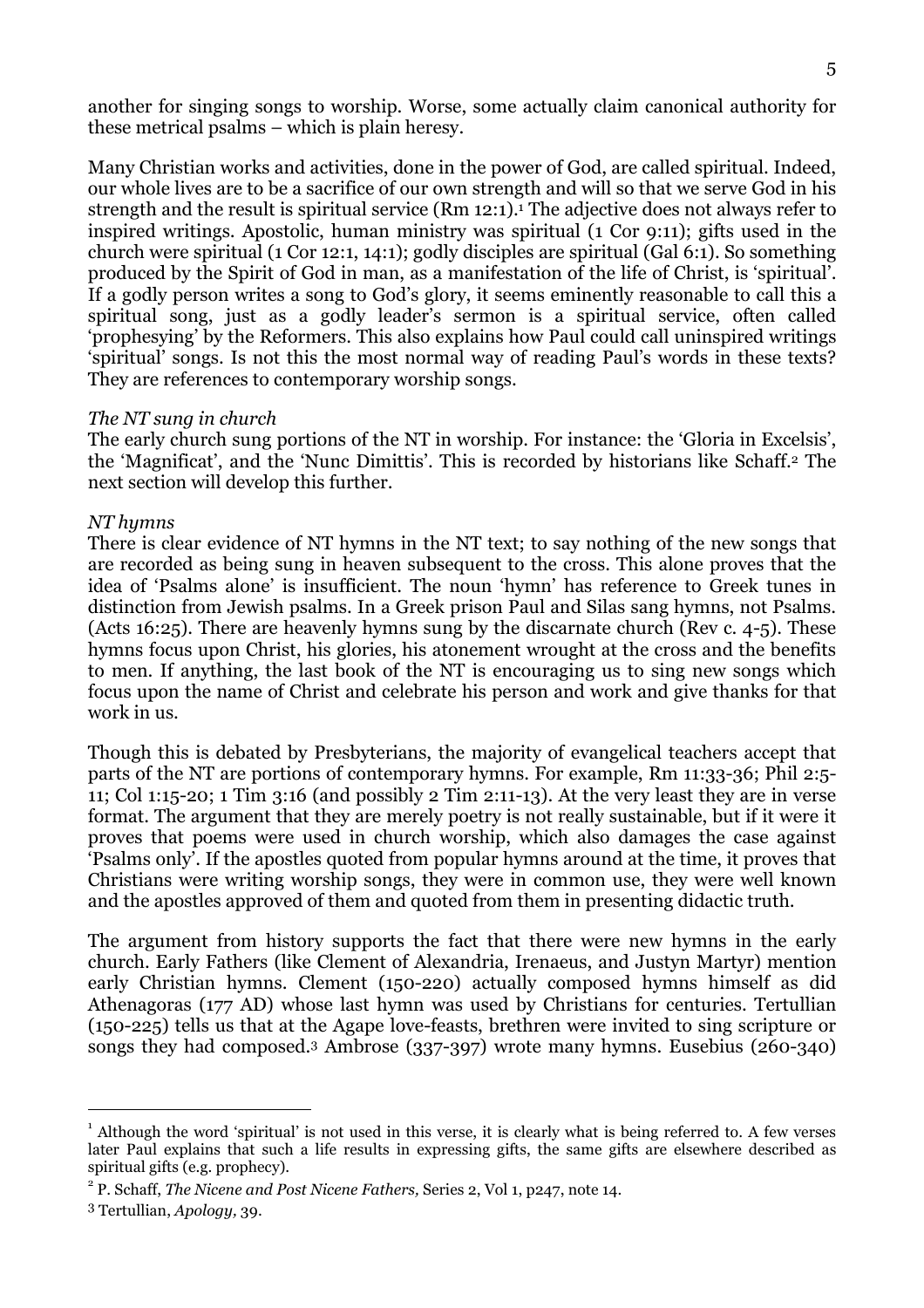tells of congregations joining in the last verses of hymns begun by someone.4 The Odes of Solomon (42 early Christian hymns) cannot easily be dismissed as Gnostic (a mystical heresy).<sup>5</sup>

As well as the hymns already mentioned (Magnificat etc.), in the first six centuries the church also used: the 'Morning Song' and the 'Evening Song' in the Apostolic Constitutions, the 'Te Deum', the 'Ter Sanctus' and several ancient liturgical poetic prayers (see end notes).6 After the Edict of Milan in 313 and the protection of Christianity under Constantine, uninspired songs began to appear more widely. Due to the nature of persecution before then it is not unsurprising that hymnbooks have not survived. What is absolutely certain is that portions of the NT were also used in worship, as well as the Psalms, within a few decades of the death of the apostles.

# The universal command to sing a new song

The psalms themselves call for a new song to be sung to the Lord (Ps 33:3, 40:3, 96:1, 98:1, 144:9, 149:1), as do the prophets (Isa 42:10). Each generation should bring new compositions of praise. In Israel songs began with the Song of Moses and continued through to the Psalms and then new songs were written by the prophets. There was a continual bringing of new songs in each generation to praise God. This must continue under the New Covenant. Are we to assume that God's command to sing new songs stopped during the dispensation of shadows so that the glorious revelation of God's only Son was not to be remembered in song by those who witnessed his glory?

The corollary to the Old Testament instruction to sing a new song is when the New Testament states that a new song is being sung (Rev 5:9, 14:3). This new song is the glorifying of the revealed Messiah, unknown to the psalmists except by faith in God's provision. We sing of a saviour revealed. It is entirely godly to sing a type of new psalm after seeing a revelation of God, as did Mary, Zacharias and Simeon. [Zacharias composed a 'Benedictus' (starting with 'Blessed') under the direction of the Holy Spirit which incorporated texts from the Psalms (Lk 1:68-79), Simeon said the Nunc Dimittis (Lk 2:29- 32), while Mary uttered the Magnificat ('Magnify', Lk 1:46-55).] All these were spontaneous, original compositions in the light of divine activity. Though recorded as Scripture, it does not alter the fact that these flowed from an immediate experience of God.

# **Conclusion**

 $\overline{a}$ 

The OT church occasionally sang songs in worship which were inspired but which are not included in the Book of Psalms (such as the Song of Moses or the songs of Hezekiah). The early church sang various portions of the NT, and quite likely sang songs written by believers as well as Psalms. The end-time church is said to sing the song of Moses, which is not a Psalm (Rev 15:3) and the Lord's people in heaven sing a new song, not a Psalm (Rev 5:9, 14:3). There is a very strong case for singing good translations of any scripture, but especially Psalms and NT portions, and a reasonable but less-strong case for writing valid, 'spiritual' new songs which major on truth and glorify God.

The 'Psalms only' concept cannot stand up. It is a position that means well and strives to be Biblical, but in the end actually becomes unbiblical. It fails to see the fulness of the changes effected by the New Covenant (a typical problem with Covenant Theology) and does not take seriously the command to sing a new song in every generation. By taking an objective, restrictive, legalistic view of what is acceptable in sung worship, it actually results in failing

<sup>4</sup> Eusebius of Caesarea, Ecclesiastical History.

 $^5$  David E Aune, Prophecy in Early Christianity, Eerdmans, Grand Rapids (1991), p296.

 $^6$  P. Schaff, *The Greek and Latin Hymnology, British and Foreign Evangelical Review, (1866) p680.*